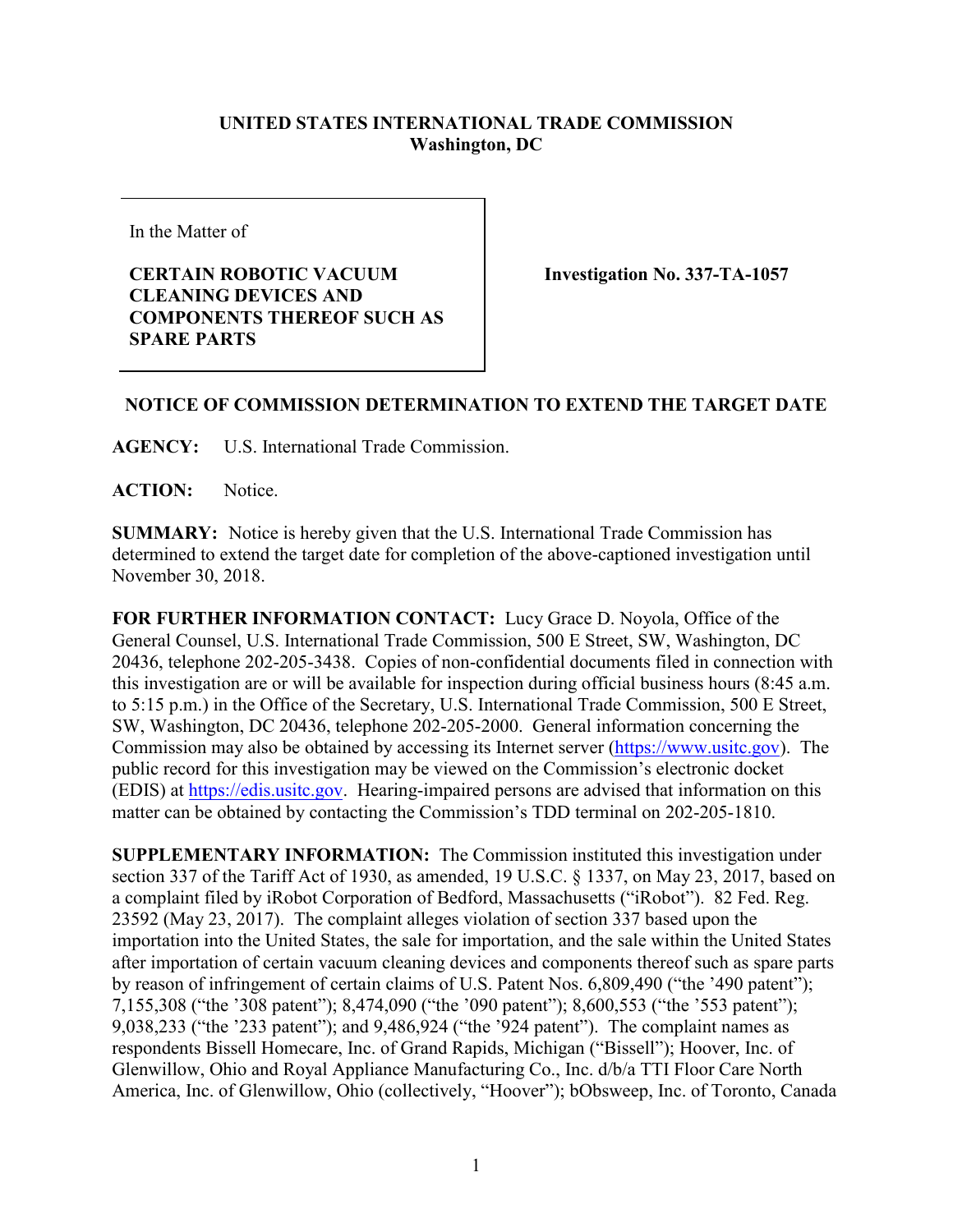and bObsweep USA of Henderson, Nevada (collectively, "bObsweep"); The Black & Decker Corporation of Towson, Maryland and Black & Decker (U.S.) Inc. of Towson, Maryland (collectively, "Black & Decker"); Shenzhen ZhiYi Technology Co., Ltd., d/b/a iLife of Shenzhen, China ("iLife"); Matsutek Enterprises Co., Ltd. of Taipei City, Taiwan ("Matsutek"); Suzhou Real Power Electric Appliance Co., Ltd. of Suzhou, China ("Suzhou"); and Shenzhen Silver Star Intelligent Technology Co., Ltd. of Shenzhen, China ("SSSIT"). The Office of Unfair Import Investigations is not a party in this investigation.

The investigation has been terminated with respect to respondents Suzhou, Black & Decker, Bissell, Matsutek, and iLife. Notice (Oct. 18, 2017) (determining not to review Order No. 23 (Sept. 26, 2017)); Notice (Jan. 31, 2018) (determining not to review Order No. 31 (Jan. 9, 2018)); Notice (Feb. 16, 2018) (determining not to review Order No. 34 (Jan. 25, 2018)); Notice (Oct. 2, 2018). The investigation has also been terminated with respect to the '924, '308, and '553 patents. Notice (Jan. 16, 2018) (determining not to review Order No. 29 (Dec. 14, 2017)); Notice (Mar. 15, 2018) (determining not to review Order No. 40 (Feb. 21, 2018)); Notice (Oct. 2, 2018).

On July 16, 2018, the Commission determined that iRobot satisfied the economic prong of the domestic industry requirement under 19 U.S.C. § 1337(a)(3)(B). Notice (July 16, 2018) (determining to affirm with modifications Order No. 39 (Feb. 13, 2018)).

On June 25, 2018, the presiding administrative law judge ("ALJ") issued a final initial determination ("ID"), finding, *inter alia*, a violation of section 337 with respect to the '233 patent and no violation with respect to the '490 and '090 patents. The ALJ also issued a Recommended Determination on Remedy and Bond, recommending, if the Commission finds a section 337 violation, the issuance of, *inter alia*, (1) a limited exclusion order against certain robotic vacuum cleaning devices and components thereof that are imported, sold for importation, and/or sold after importation by Hoover, bObsweep, and SSSIT, (2) a cease and desist order against Hoover, and (3) imposition of certain bonds for bObsweep and Hoover products that are imported during the period of Presidential review.

On September 12, 2018, the Commission determined to review in part the final ID. 83 Fed. Reg. 47188 (Sept. 18, 2018). The Commission also requested briefing from the parties on certain issues under review and briefing from the parties, interested government agencies, and interested persons on the issues of remedy, the public interest, and bonding.

On September 24, 2018, iRobot and Respondents filed initial written submissions addressing the Commission's questions and the issues of remedy, the public interest, and bonding. On October 1, 2018, the parties filed response briefs. No comments were received from the public.

The Commission has determined to extend the target date for completion of the investigation until November 30, 2018.